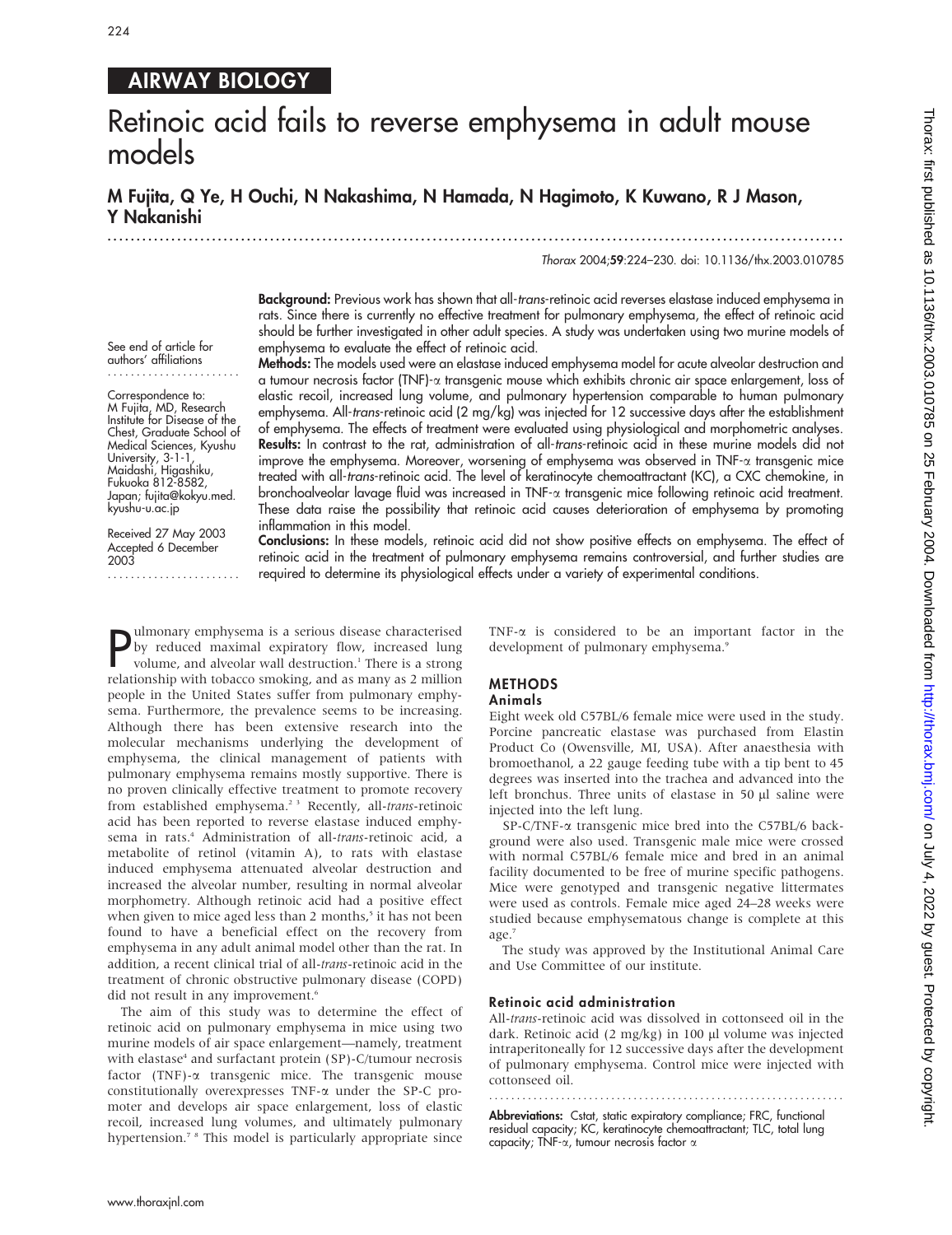|                        | Control     |             | <b>Elastase</b>   |             |
|------------------------|-------------|-------------|-------------------|-------------|
| Treatment              | OIL         | <b>RA</b>   | OIL               | <b>RA</b>   |
| n                      | 5           | 5           |                   | 5           |
| Body weight (g)        | 21.7(0.02)  | 20.8 (0.03) | 21.2(0.02)        | 22.5(0.03)  |
|                        | Littermates |             | <b>Transgenic</b> |             |
| Treatment              | OIL         | <b>RA</b>   | OIL               | <b>RA</b>   |
| N                      | 6           | 6           | 6                 | 6           |
| Body weight (g) before | 23.4 (1.03) | 23.3 (1.03) | 22.6 (0.29)       | 22.8 (0.69) |
| Body weight (g) after  | 24.3 (1.28) | 23.9 (0.98) | 23.8 (0.80)       | 23.8 (0.64) |
| Lung volume (ml)       | 0.43(0.01)  | 0.42(0.02)  | 0.96(0.07)        | 0.98(0.07)  |

Values in parentheses are standard errors.



Figure 1 Histology and morphometric analysis of lungs from mice with elastase induced emphysema and controls. (A) Representative photomicrographs showing lung morphology in the four experimental groups: (a) elastase injected mice treated with retinoic acid (RA), (b) saline injected mice treated with RA, (c) elastase injected mice treated with cottonseed oil (OIL), and (d) saline injected mice treated with OIL. There were no apparent differences between treatment with RA or OIL. All slides were stained with haematoxylin/eosin. Original magnification ×40. (B) Morphometric analyses of lungs from control and elastase injected mice treated with either OIL or RA. No difference was evident between control mice treated with OIL or RA. Elastase treatment resulted in a marked increase in the mean linear intercept (Lm), but there was no significant difference between mice treated with either OIL or RA (p=0.43, mean difference –0.25, 95% CI –1.77 to 1.27). \*p<0.0001 elastase treated v controls.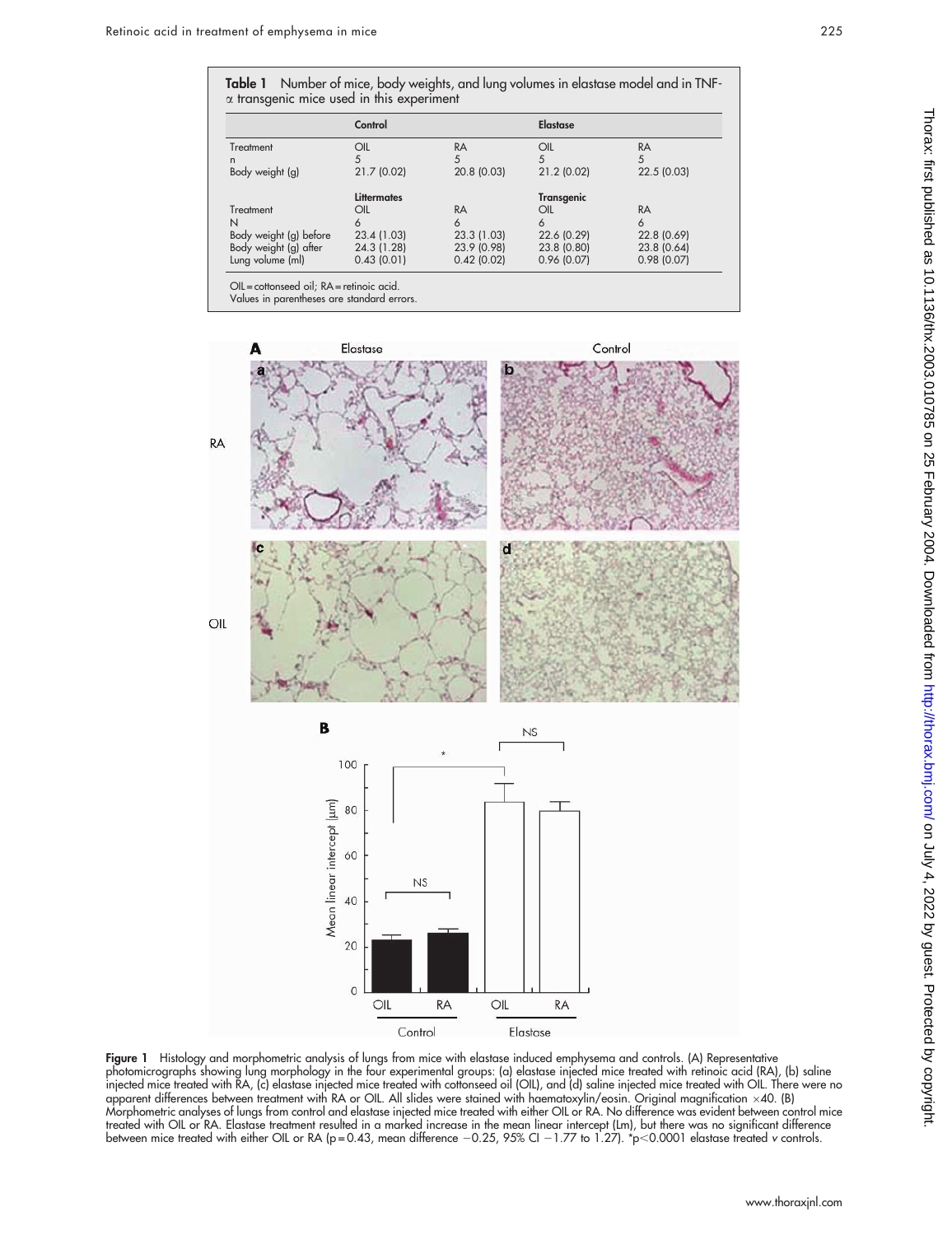

Figure 2 Histology and morphometric analysis of lungs from SP-C/TNF- $\alpha$  transgenic mice and controls. (A) Representative photomicrographs showing lung morphology in the four experimental groups: (a) control mice Tg(-) treated with cottonseed oil (OIL), (b) Tg(-) mice treated with retinoic acid (RA), (c) SP-C/TNF-a transgenic mice Tg(+) treated with OIL, (d) Tg(+) mice treated with RA. There were no significant differences between RA and OIL treatments. All slides were stained with haematoxylin/eosin. Original magnification 640. (B) Morphometric analyses of lungs from TNF-a transgenic and control mice treated with either OIL or RA. No ditterence was evident between control Tg(–) mice treated with either OIL or RA. Tg(+) mice developed a marked increase in Lm but no significant difference was evident between Tg(+) mice treated with either OIL or RA (p = 0.14; mean difference 0.71, 95% CI -0.56 to 1.99). \*p<0.0001 TNF- $\alpha$  transgenic mice v transgene negative littermates (n = 6 in each group).

## Pulmonary physiology, histology, and morphometry

After 12 days of treatment with retinoic acid or cottonseed oil, a number of pulmonary physiological parameters were examined using previously described methods.<sup>7</sup> The mice were then killed by intraperitoneal injection of sodium pentobarbital. Lungs were inflated at 25 cm H<sub>2</sub>O static pressure by intratracheal instillation of 4% paraformaldehyde in phosphate buffered saline (PBS). Tissue sections were stained with haematoxylin and eosin and morphometric studies were performed as described previously.<sup>7 10</sup> The mean linear intercept (Lm), an indicator of air space size, was calculated for each mouse from 10 randomly selected fields at a magnification of  $\times$ 200 using a 21 line counting grid.

# Bronchalveolar lavage (BAL) studies

After insertion of a tracheal tube, the trachea was lavaged five times with 1 ml aliquots of PBS. Cells in the lavage fluid were counted with a haemocytometer. Differential cell counts of BAL fluid were performed on 200 cells from a smear stained with a modified Wright's stain (DiffQuik; American Scientific Products, McGas Park, IL, USA). For gelatin

zymography, 40 µl of BAL fluid was electrophoresed in a sodium dodecyl sulfate-polyacrylamide (SDS) gel containing 1% gelatin under non-reducing conditions as described previously.7 The level of keratinocyte chemoattractant (KC) in the BAL fluid was measured by enzyme linked immunosorbent assay (ELISA) according to the manufacturer's instructions (Genzyme Techne, Minneapolis, MN, USA).

# Statistical analysis

Data are expressed as mean (SE) values. The statistical analyses were performed using SAS software, Version 6. Analysis of variance (ANOVA) was performed, using the Tukey-Kramer test to adjust for multiple comparisons. A p value of <0.05 was considered to indicate a significant difference.

# RESULTS Retinoic acid toxicity

In a preliminary experiment the same dose of retinoic acid  $(500 \mu g/kg)$  as was used to treat elastase induced emphysema in rats<sup>4</sup> was given to four TNF- $\alpha$  transgenic mice and their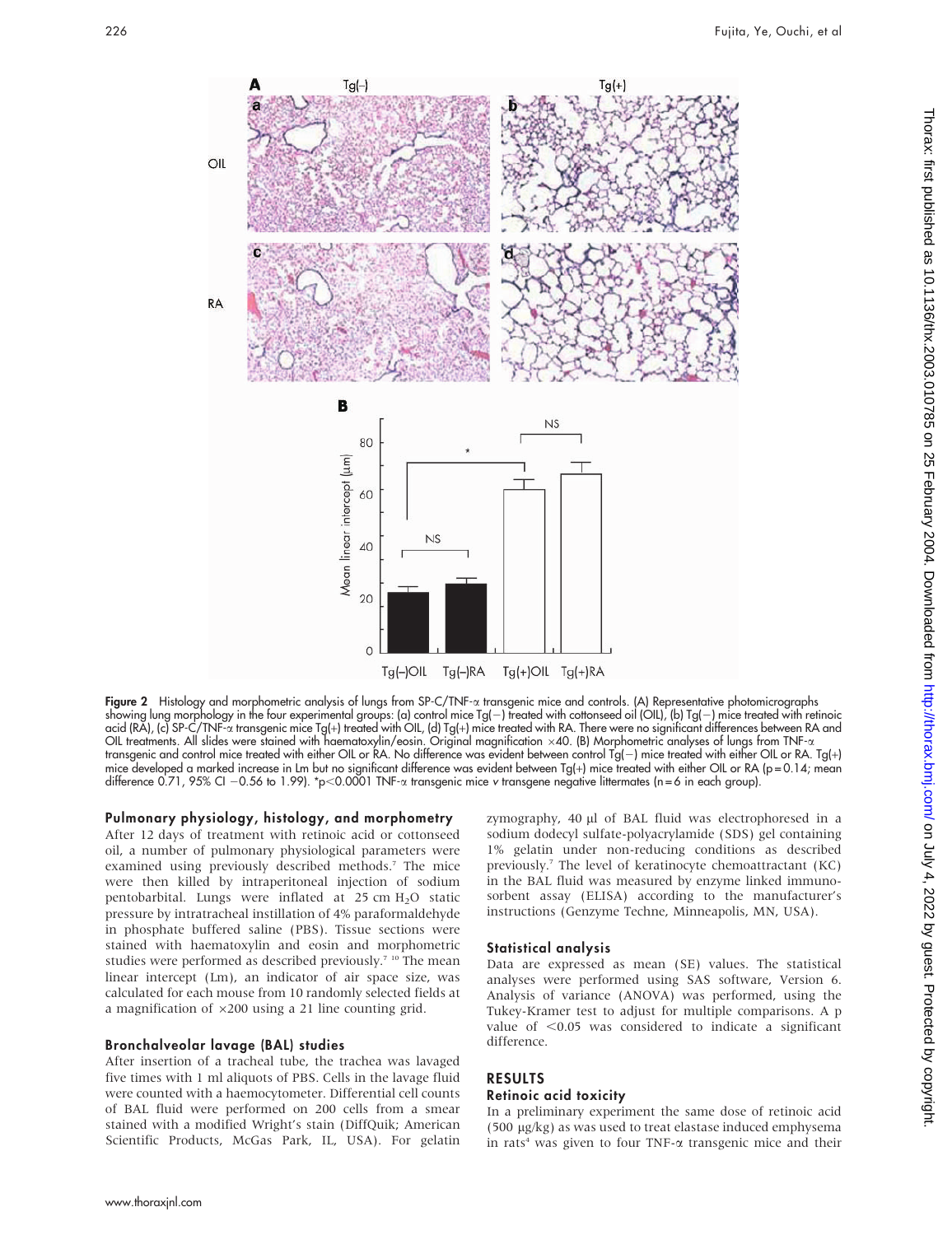

Figure 3 Expiratory phase of pressure-volume curves from TNF- $\alpha$ transgenic and control mice (Tg(+) and Tg(−), respectively) treated with either cottonseed oil (OIL) or retinoic acid (RA). Each group consisted of six mice. Asterisk indicates statistical difference between RA and OIL treatments in TNF-a transgenic mice. There was no difference between RA and OIL treatments in Tg(-) littermate controls.

littermates. No significant histological or physiological differences were found between the retinoic acid and cottonseed oil groups. Moreover, retinoic acid given in a dose of 100 mg/kg also resulted in no significant differences in the pathophysiology in TNF-a transgenic mice and their littermates ( $n = 3$  each). As a result, the dose of retinoic acid was increased to 2 mg/kg. Retinoic acid administration did not produce noticeable morbidity and mortality. Although Meshi et  $al<sup>11</sup>$  reported excess deaths in guinea pigs treated



Figure 4 (A) Total lung capacity (TLC), (B) functional residual capacity (FRC) and (C) static compliance (Cstat) in TNF- $\alpha$  transgenic (Tg(+)) and transgene negative littermates (Tg(-)) treated with either cottonseed oil (OIL) or retinoic acid (RA). Each group consisted of six mice. TLC was significantly increased in Tg(+) mice treated with RA compared with Tg(+) mice treated with OIL. Asterisk indicates statistical difference between RA and OIL treatments (TLC: mean difference -0.28 (95% CI  $-0.60$  to 0.04), p = 0.03; Cstat; mean difference  $-0.01$  (95% CI  $-0.03$ to  $0.01$ ),  $p = 0.04$ ). There was no difference between RA and OIL treatments in control mice.

with retinoic acid, no mice died in this experiment. Body weights were measured during the administration of cottonseed oil and retinoic acid and there was no difference between the control and experimental groups. The number of mice, body weight, and lung volumes are summarised in table 1.

#### Effect of retinoic acid on elastase induced emphysema

Elastase administration into the left lung induced severe haemorrhagic pneumonia on day 1. There was progressive alveolar destruction which resulted in emphysema and air space enlargement 28 days later. Intraperitoneal administration of retinoic acid was started 28 days after elastase administration and continued for 12 successive days. Histopathological examination indicated no obvious difference between retinoic acid treated mice and controls (fig 1A), and this was confirmed by morphometric analysis (fig 1B). Elastase treatment produced a marked increase in Lm which was not reduced by retinoic acid. Administration of cottonseed oil did not induce any structural pulmonary changes compared with administration of saline (fig 1A).

## Effect of retinoic acid in TNF- $\alpha$  transgenic mice

SP-C/TNF-a transgenic mice developed alveolar enlargement, increased lung volumes, and chronic inflammation at 6 months of age, as previously reported.7 Retinoic acid did not affect the gross histology of the lungs of TNF- $\alpha$  transgenic mice (fig 2A). The presence of small alveoli, previously reported in elastase induced emphysema in rats following retinoic acid treatment, were not observed in TNF-a transgenic mice treated with retinoic acid. Morphometric analysis indicated a tendency for retinoic acid to induce alveolar enlargement in TNF-a transgenic mice although this was not statistically significant (fig 2B). Six transgenic mice and six littermates were each treated with either cottonseed oil or retinoic acid.

#### Pulmonary physiology

The pressure-volume (PV) relationships in the various experimental groups are shown in fig 3. Administration of retinoic acid resulted in a left shift of the PV curve in TNF-a transgenic mice, indicating the development of more severe and progressive emphysematous changes, but there was no change in the PV relationship in the littermates. Total lung capacity (TLC) and static expiratory compliance (Cstat) were increased in TNF-a transgenic mice following retinoic acid administration, but functional residual capacity (FRC) was unchanged (fig 4). These data indicate that retinoic acid administration induced a deterioration in emphysema-like changes in TNF-a transgenic mice. In the murine elastase induced emphysema model the effect of treatment was evaluated by morphometry since the disease is localised to the left lung in this model.

#### Analyses of cells counts, metalloproteinases and chemokine levels in BAL fluid

BAL fluid was collected from both retinoic acid and cottonseed oil treated mice in both models and cell counts performed. Four mice in each group were used for this experiment. Treatment of mice with elastase induced emphysema with retinoic acid did not result in any significant change in the differential cell count of BAL fluid (data not shown). Neutrophils were increased in BAL fluid from TNF-a transgenic mice before retinoic acid treatment as previously described.7 However, no difference was apparent between transgenic mice treated with retinoic acid or cottonseed oil (fig 5).

Matrix metalloproteinases (MMPs) have been reported to account for the development of COPD.<sup>12</sup> Indeed, BAL fluid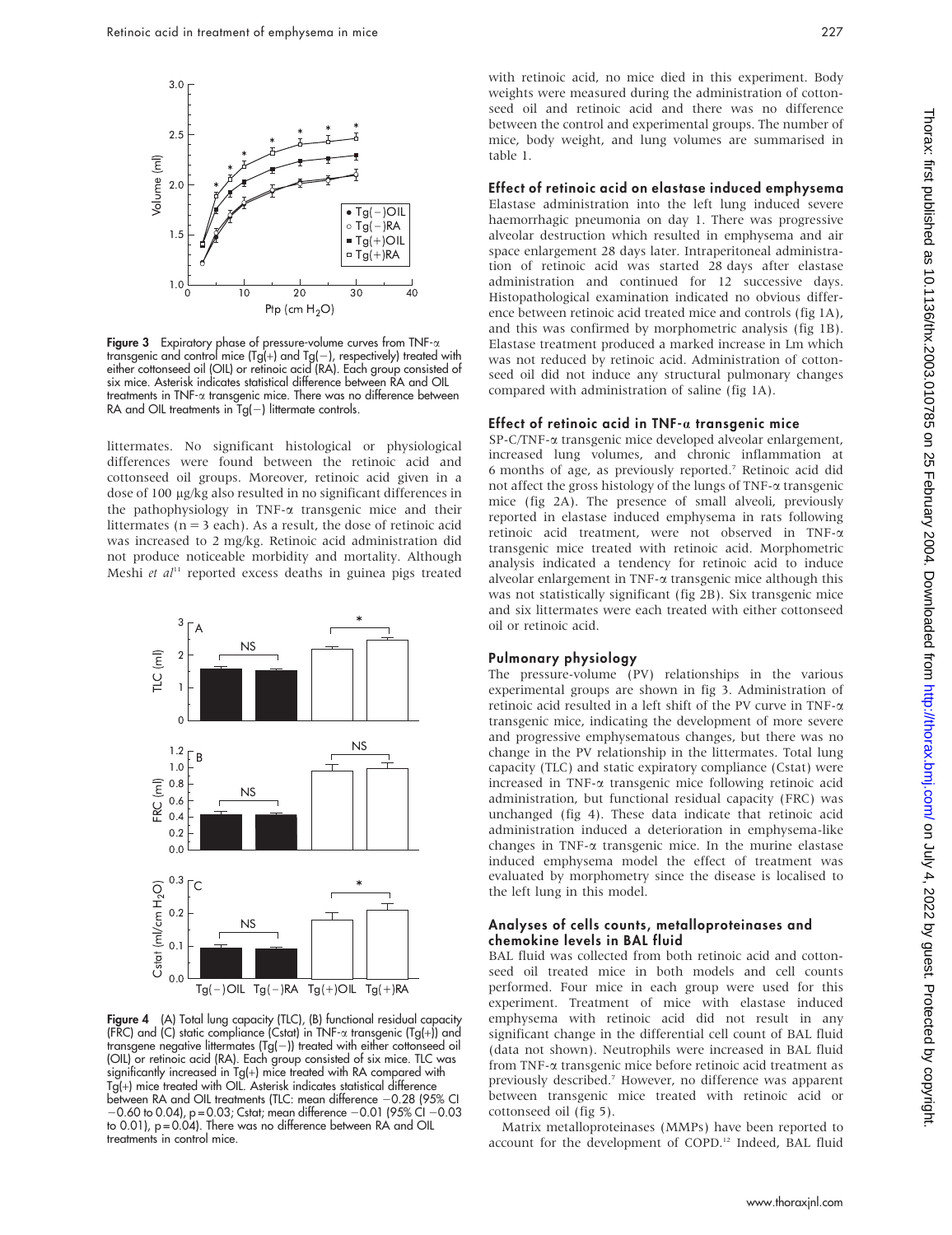

**Figure 5** Cell counts in bronchoalveolar lavage (BAL) fluid in TNF- $\alpha$ transgenic (Tg(+)) and control mice (Tg(-)) treated with retinoic acid (RA) or cottonseed oil (OIL). Each group consisted of four mice. There was no significant difference between RA and OIL treatments.

from TNF-a transgenic mice exhibited MMP activity, mainly gelatinase.7 BAL fluid from mice treated with retinoic acid or cottonseed oil was examined by gelatin zymography but no difference in gelatinase activity was observed between the two groups in either the elastase induced emphysema model or in TNF-a transgenic mice (data not shown).

KC is a CXC chemokine which plays an important role in neutrophil accumulation while interleukin 8 (IL-8), a human CXC chemokine, has been reported to contribute to the development of pulmonary emphysema.<sup>13</sup> Since retinoic acid has been reported to induce IL-8, the concentration of KC in BAL fluid from retinoic acid treated mice was measured by ELISA. The BAL fluid concentration of KC was significantly increased until 1 day after the administration of elastase and was undetectable at 28 days (fig 6A). In wild type mice no significant difference was observed in the BAL fluid concentration of KC between groups treated with retinoic acid or cottonseed oil. In fact the BAL fluid concentration of KC level was significantly higher in retinoic acid treated TNF-a transgenic mice than in TNF-a transgenic mice treated with cottonseed oil (fig 6B). In addition, TNF-a transgenic mice treated with cottonseed oil had higher levels of KC than transgene negative littermates.

## **DISCUSSION**

Emphysema is regarded as a progressive disease related to cigarette smoking, with no effective treatment after emphysematous changes have been established. A report that retinoic acid can restore the normal lung structure in rats with established elastase induced emphysema<sup>4</sup> was therefore of considerable interest. In addition, a small study reported a reduced concentration of vitamin A in patients with moderate to severe COPD with an improvement in pulmonary function testing being achieved after vitamin A supplementation.14 These data suggested that retinoic acid administration may represent a new treatment for human emphysema. However, in a recent clinical trial of the effect of all-trans-retinoic acid in patients with COPD, no significant improvement was achieved.<sup>6</sup> In addition, retinoic acid did not promote recovery from smoking induced emphysema in the guinea pig.11 These studies suggest that the beneficial effect of retinoic acid treatment may be species specific. We therefore examined the effect of retinoic acid in murine models of emphysema.

In the murine elastase induced emphysema model we evaluated the effect of treatment by morphometry alone since disease is localised to the left lung in this model. No significant histological changes were seen following retinoic

acid treatment, and we therefore conclude that it is ineffective in promoting recovery in the elastase model of emphysema in mice. This finding is consistent with the study recently reported by Lucey et  $al^{15}$  in which retinoic acid was started at day 22 after elastase administration. We speculate that retinoic acid does not affect alveolar septation in the murine model.

TNF-a transgenic mice have increased lung volumes, loss of elastic recoil, destruction of alveolar walls, and pulmonary hypertension.<sup>7</sup><sup>8</sup> Since these changes progress with age, chronic inflammation induced by TNF- $\alpha$  plays an important role in developing emphysema. These mice appeared to show emphysematous changes rather than pulmonary fibrosis as originally reported.16 In these mice retinoic acid also failed to reverse the emphysema as defined by both morphometric and physiological parameters. It had no effect on the morphometric measurement of alveolar size but appeared to have a tendency to cause deterioration of emphysematous changes, although the difference was not statistically significant. Physiological assessment showed an increase in TLC, static compliance, and a left shift in the PV curve. These physiological data indicate a deterioration in pulmonary emphysema in TNF-a transgenic mice after retinoic acid



Figure 6 Concentration of keratinocyte chemoattractant (KC) in BAL fluid. (A) Kinetics of KC concentration in BAL fluid after administration of elastase. The KC concentration was markedly increased at 6 and 12 hours after elastase administration and fell thereafter. Each group consisted of four mice. Asterisk indicates statistical difference compared with the KC concentration before treatment (6 hours;  $p<0.0001$ , 12 hours; p = 0.0001). (B) KC concentration in TNF- $\alpha$  transgenic (Tg(+)) and control (Tg( $-$ )) mice treated with retinoic acid (RA) and cottonseed oil (OIL). Each group consisted of four mice. Asterisk indicates statistical difference between RA and OIL treatments in TNF-a transgenic mice  $(p = 0.01$ , mean difference  $-4.65$ , 95% CI  $-8.60$  to  $-0.69$ ) and also between TNF-a transgenic mice and Tg(2) littermates (p = 0.05, mean difference  $-2.67$ , 95% CI  $-8.35$  to 3.00).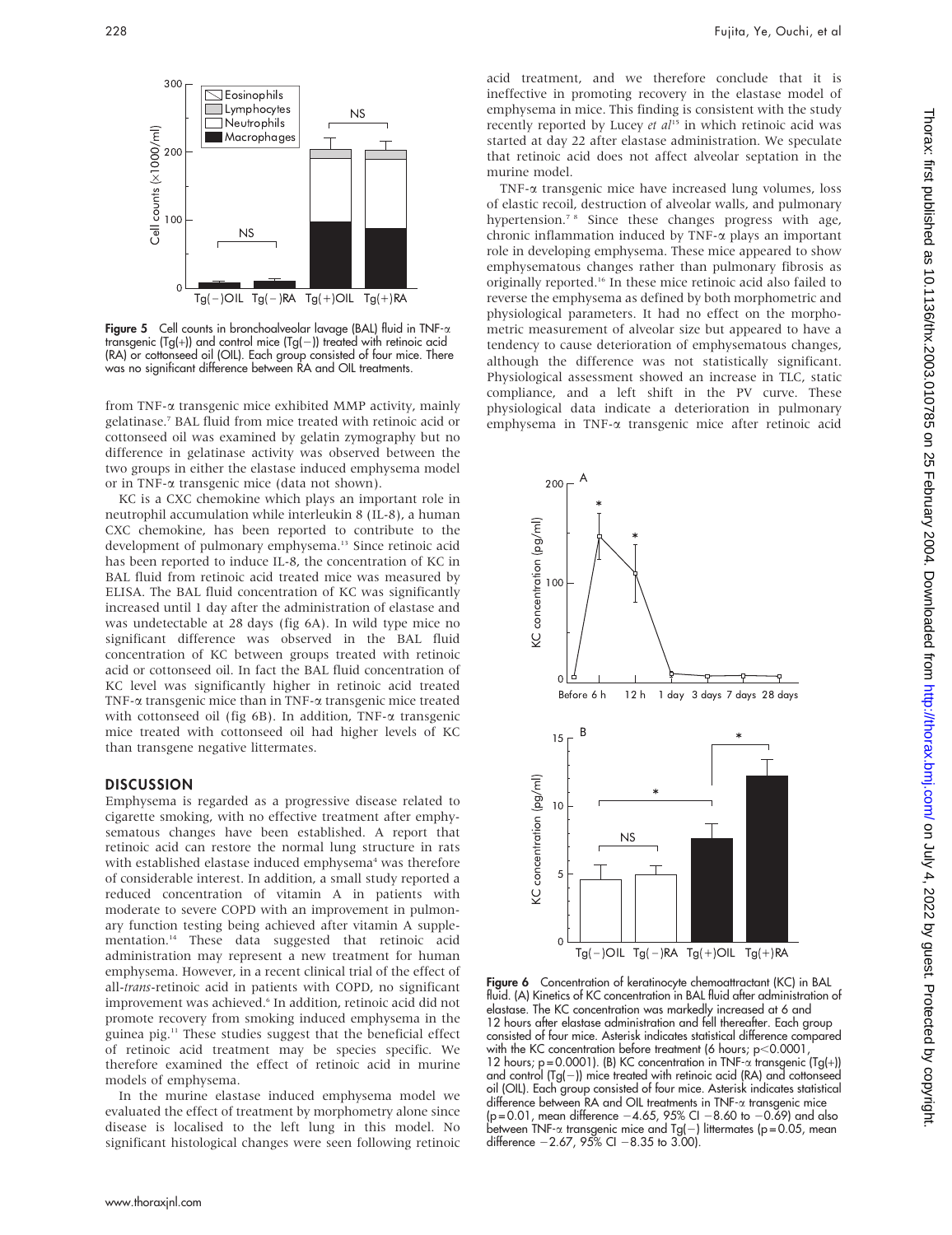treatment. Since the finding of increased lung volume and decreased elastic recoil following treatment with retinoic acid in TNF- $\alpha$  transgenic mice was unexpected, the mechanism underlying the deterioration in lung function induced by retinoic acid was investigated further.

Vitamin A is known to have a critical role in the differentiation, growth, and health of lung epithelial cells. Vitamin A deficiency results in a loss of mucus secreting epithelium because cells are unable to differentiate normally and develop as layers of keratinising squamous epithelium.<sup>17</sup> This finding led to a clinical trial to establish if vitamin A supplementation might prevent lung cancer, but vitamin A and b carotene both caused an increase in the incidence of lung cancer compared with a control group.<sup>18</sup> The reason for this adverse result remains unclear, although some researchers have reported that vitamin A might induce inflammation which may outweigh its beneficial antioxidant effects.<sup>19-21</sup> Retinoic acid may induce DNA damage.<sup>20</sup> Moreover, Harant et al reported that simultaneous treatment with retinoic acid and TNF- $\alpha$  resulted in an increase in the IL-8 mRNA level in vitro.19 This induction is likely to result from the interaction of retinoic acid with the NF- $\kappa$ B site and IL-8 promoter.<sup>21</sup> In addition, retinoic acid upregulateed TNF receptors and potentiated TNF induced activation of NF-kB, activated protein 1, and apoptosis.<sup>22</sup> This is of interest since the human CXC chemokine IL-8 is associated with the development of pulmonary emphysema. Neutrophil infiltration induced by IL-8 causes alveolar destruction through neutrophil elastase and MMP activation.<sup>13</sup> In the present study we found that the concentration of the CXC chemokine KC was increased early in the course of elastase induced emphysema in mice. In addition, a higher level of KC was found in the BAL fluid of TNF-a transgenic mice with emphysema than in control littermates. We therefore consider that KC actively contributes, at least in part, to the development of emphysema in mice. TNF-a transgenic mice treated with retinoic acid had a higher KC level than controls. The increase in KC after retinoic acid was only seen in the TNF-a transgenic mice. Although there was a tendency to increased neutrophil accumulation in TNF-a transgenic mice treated with retinoic acid, it was not statistically significant. A similar finding has been observed in humans. The level of IL-8 in BAL fluid was correlated with neutrophil elastase/ $\alpha_1$ -protease complex inhibitor but not with neutrophil numbers.<sup>13</sup> It is probably difficult to show a significant increase in neutrophil accumulation by KC in TNF- $\alpha$  transgenic mice since these mice already have high levels of neutrophils in their BAL fluid. An alternative explanation might be the increase in KC stimulated neutrophil function in TNF-a transgenic model treated with retinoic acid.

On the other hand, retinoic acid has been reported to reduce intrapulmonary inflammation,<sup>23</sup> <sup>24</sup> but we do not know the precise reason for the difference. Further studies are needed to clarify this controversy.

These data indicate that retinoic acid does not induce regeneration of alveoli in mice with established emphysema. In contrast to the elastase induced model of pulmonary emphysema, TNF-a transgenic mice exhibit persistent inflammation during the period of retinoic acid administration. Pulmonary emphysema was therefore exacerbated by retinoic acid. This suggests that the presence of severe inflammation might be a risk factor for worsening of alveolar injury following retinoic acid treatment. Moreover, treatment with retinoic acid in a guinea pig model of smoking induced emphysema resulted in increased deaths.<sup>11</sup> In view of the fact that current thinking suggests an important central role for inflammation in the pathogenesis of COPD, care should be taken when considering the use of all-trans-retinoic acid as a

potential therapeutic agent in patients with COPD, especially during the early phase of the disease.

It is difficult to know why retinoic acid has different effects in rats and mice since lung retinoid signalling is highly conserved.25–29 It is also difficult to interpret the different effects of retinoic acid in different models of emphysema such as elastase or overexpression of TNF-a. It is possible that the effect of retinoic acid is specific to the model, especially inflammation. TNF-a transgenic mice still had inflammation when retinoic acid was administered, as shown by BAL fluid analysis. Another possible explanation is the age of the animals. In this study we used 8 week old mice for the elastase model and 24–28 week old transgenic mice. Even in the same background (C57Bl/6), the effect of retinoic acid on emphysema was different. Previous studies have used 4 month old rats in the elastase induced emphysema model and reported recovery from emphysema.<sup>4 15</sup> It has previously been shown that retinoic acid affected the emphysema model when administered to mice less than 2 months of age.<sup>5</sup> In older mice the ability to generate alveoli may be lost and administration of retinoic acid may also result in inflammation. Another possibility is the dose of retinoic acid used. We used a dose of retinoic acid that was four times larger than the dose used in rats.<sup>4</sup> Other unknown mechanisms for controlling alveoli generation may exist and should be investigated in further studies.

In summary, retinoic acid may exert disparate effects in emphysema with either resolution or exacerbation depending on the dose used, the age and species of animal, and the degree of underlying inflammation. The dose and duration of administration of retinoic acid should therefore be considered carefully in clinical trials. Further study is required to determine the effect of retinoic acid on emphysema.

#### Authors' affiliations .....................

M Fujita, Q Ye, H Ouchi, N Nakashima, N Hamada, N Hagimoto, K Kuwano, Y Nakanishi, Research Institute for Diseases of the Chest, Graduate School of Medical Sciences, Kyushu University, Fukuoka, Japan

R J Mason, Department of Medicine, National Jewish Medical and Research Center, Denver, CO, USA

The study was supported in part by a grant (14570553) from Scientific Research from the Ministry of Education, Science and Culture of Japan (to MF).

#### **REFERENCES**

- 1 Pauwels R, Buist A, Calverley P, et al. Global strategy for the diagnosis, management, and prevention of chronic obstructive pulmonary disease. NHLBI/WHO global initiative for chronic obstructive lung disease (GOLD) workshop summary. Am J Respir Crit Care Med 2001;163:1256–76.
- 2 **Hogg JC**. A stimulating treatment for emphysema. Nature Med<br>1997;**3**:603–5.
- 3 Utz JP, Hubmayr RD, Deschamps C. Lung volume reduction surgery for emphysema: out on a limb without a NETT. Mayo Clin Proc 1998;73:552–66.
- 4 Massaro GDC, Massaro D. Retinoic acid treatment abrogates elastase-induced pulmonary emphysema in rats. Nature Med 1997;3:675–7.
- 5 Massaro GD, Massaro D. Retinoic acid treatment partially rescues failed septation in rats and in mice. Am J Physiol Lung Cell Mol Physiol 2000;278:L955–60.
- 6 Mao JT, Goldin JG, Dermand J, et al. A pilot study of all-trans-retinoic acid for the treatment of human emphysema. Am J Respir Crit Care Med 2002;165:718–23.
- 7 Fujita M, Shannon JM, Irvin CG, et al. Overexpression of tumor necrosis factor-a produces an increase in lung volumes and pulmonary hypertension. Am J Physiol Lung Cell Mol Physiol 2001;280:L39–49.
- 8 Fujita M, Mason RJ, Cool C, et al. Pulmonary hypertension in TNF-alpha overexpressing mice is associated with decreased VEGF gene expression. J Appl<sup>'</sup> Physiol<sup>'</sup> 2002;**93**:2162–70.
- 9 Churg A, Dai J, Tai H, et al. Tumor necrosis factor-alpha is central to acute cigarette smoke-induced inflammation and connective tissue breakdown. Am J Respir Crit Care Med 2002;166:849–54.
- 10 Dunnill MS. Quantitative methods in the study of pulmonary pathology. Thorax 1962;17:320–8.
- 11 Meshi B, Vitalis TZ, Ionescu D, et al. Emphysematous lung destruction by cigarette smoke. The effects of latent adenoviral infection on the lung inflammatory response. Am J Respir Cell Mol Biol 2000;26:52–7.